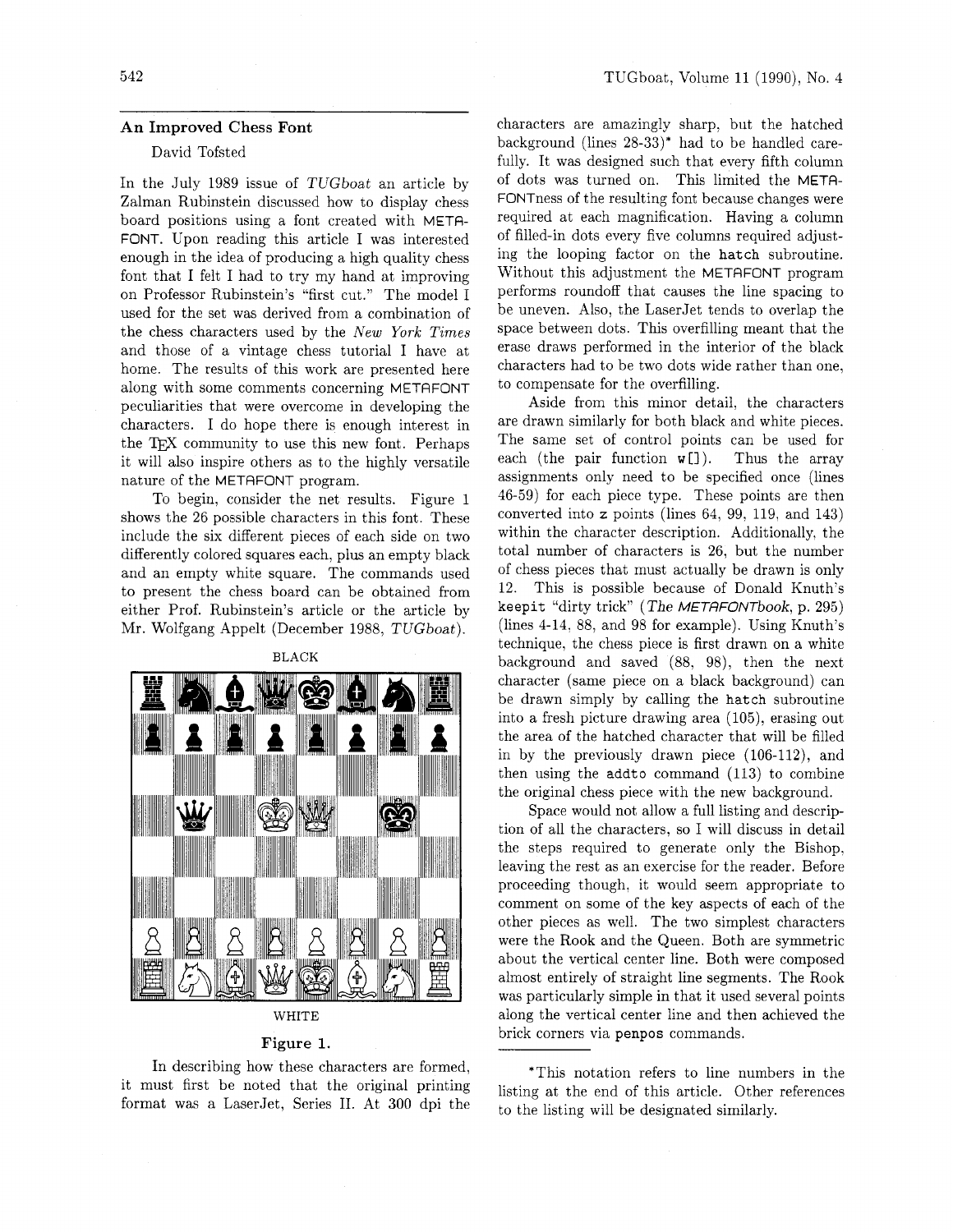A third piece, the King, was only difficult because of the number of points involved. Over 50 were needed. One problem area that did arise was in producing the curved lines describing the King's upper crown. Control points had been chosen in the arc around the two upper lobes of the crown, but when drawing the crown the tension command was needed on either side of the center to keep the lines from overlapping as in the example below. (A tension of 1.2 was found sufficient to correct the problem.)



Of the remaining three pieces, producing the Knight was rather simple because of its asymmetric shape. The asymmetry meant there was a wider range of shapes that "looked" right. I must however credit my wife Laura for the original drawing of the horse used in the Knight. The Pawn I finally adopted is possibly too simple, but this was a design decision since it focuses more attention on the stronger pieces.

This leaves the Bishop. Oddly enough more time was spent getting this character right than any of the others. At first a doubled miter was tried, but this construct resulted in a lopsided look. Also I had originally defined twelve points to use as turning points in drawing the cross in the miter. But this approach led to problems on the 300 dpi machine. I cannot reproduce this problem for this article because of the higher printer resolution, but suffice it to say that the vertical lines in the upper extension of the cross did not match the line in the lower cross portion. The vertical section therefore appeared crooked in the middle. This problem was remedied by using fill and unfill commands (lines 82-85) instead of a single draw command.

A final problem was discovered after the other characters had been produced. This problem is illustrated by the Bishop below on the left.



The Bishop on the left has a small overlap of the lines at the miter's base. The solution was to use the up directional command at that point (75 and 78).

Given this description, the complete code used to compose all four versions of Bishop is included below.

```
i.%Components needed for D. Knuth's 
2. @/,KEEPIT dirty trick. 
3. % 
4. picture extrapic; 
5.b00lean currentnull, extranull; 
6. def clearit = currentpicture:= extrapic;
7. currentnull:=extranull; 
8. extrapic: = nullpicture;
9. extranull:=true; enddef;
10. 
11. def keepit = 
12. cull currentpicture keeping (1,infinity); 
13. extrapic:=currentpicture; 
14. extranull:=currentnull; enddef; 
15. 
16. XDefine LaserJet device parameters.
17. % 
18. mode-setup; 
19. em#:=1/3in#; 
20. thin#:=.Olem#; thick#:=.02em#; 
21. define-pixels(em,cap,ext,dep); 
22. def ine-blacker-pixels(thin,thick) ; 
23. curve-sidebar=round 1/18em; 
24. 
25. %Draw vertical hatching background for 
26. %pieces on black squares. 
27. % 
28. def hatch(expr dummy) =
29, pickup pencircle scaled thin; 
30. for i=O upto 22: 
31. draw (w+i/22,0)--(w+i/22,h);32. endfor 
33. enddef; 
34. 
35. XPoint locations as a percentage of the
36. Xfull character width. #'s 1-5 define
37. %the left cloth strip, 6-10 the right 
38. %cloth strip, 11-16 the left side of 
39.%the miter, 16-17 the top circle, 18-20 
40. %and 26-27 the right side of the miter, 
41.%21-25 were are an unused second miter 
42. %section, 28-29 details at the base of 
43. %the miter, 30-37 cross in the center 
44. %of the miter. 
45. % 
46. pair w[];
47. w1=(7,9); w2=(10,15);48. w3=(16,16); w4=(38,10);
49. w5=(46.5,20); w6=(53.5,20); u7=(62,10); 
50. w8=(84,16); w9=(90,15); w10=(93,9);51. ull=(35,2O) ; w12=(35,30) ; v13=(29,43) ; 
52. w14=(29,55); w15=(38,75); w16=(50,86);53. w17=(50,95); w18=(62,75); w19=(71,55);<br>54. w20=(71,43); w21=(65,75); w22=(61,73);
54. w20=(71,43);
55. w23=(72,55); w24=(69,55); w25=(69,43);56. w26=(65,30); w27=(65,20); w28=(42,30);57. w29=(58,30); w30=(39,56); w31=(61,56);58. w32=(50,39); w33=(50,70); w34=(41,56);59. w35=(59,56); w36=(50,41); w37=(50,68);
```